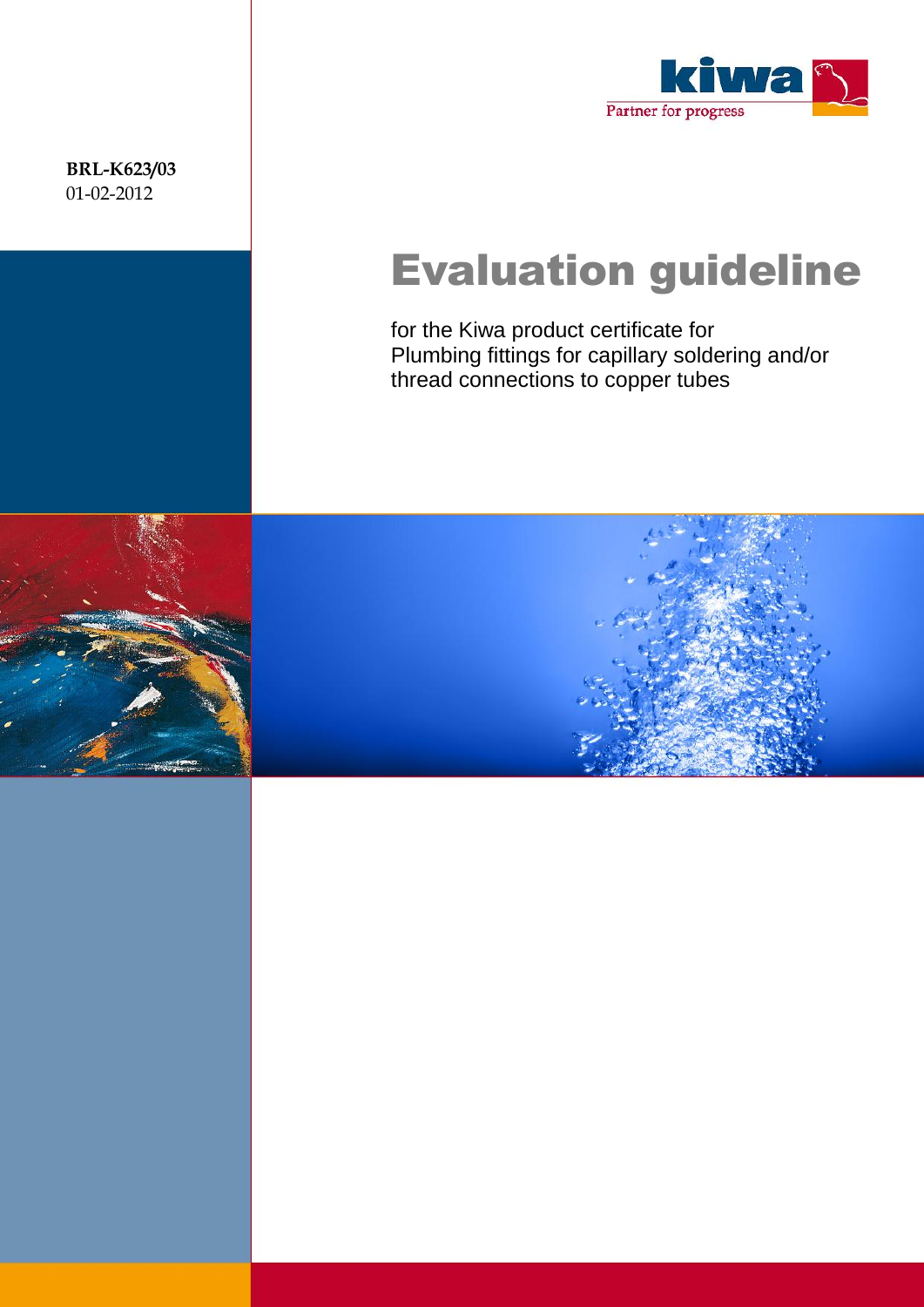### **Preface**

This evaluation guideline has been accepted by the board of experts CWK of Kiwa, in which the parties concerned in the sector Drinkingwater appliances are being represented. This Board of Experts also supervises the certification activities and where necessary requires the evaluation guideline to be revised. All references to Board of Experts in this evaluation guideline pertain to the above mentioned Board of Experts.

This evaluation guideline will be used by Kiwa in conjunction with the Kiwa-Regulations for Product Certification. This regulation details the method employed by Kiwa for conducting the necessary investigations prior to issuing the product certificate and the method of external control.

This evaluation guideline is to be assessed by the Board of Experts at least every 5 years, but at the latests before 1<sup>st</sup> of February 2017.

**Kiwa N.V.** Sir W. Churchill-laan 273 PO Box 70 2280 AB RIJSWIJK the Netherlands

Tel. +31.70 414 44 00 Fax +31.70 414 44 20 www.1kiwa.com

© 2012 Kiwa Nederland B.V.

All rights reserved. No part of this book may be reproduced, stored in a database or retrieval system, or published, in any form or in any way, electronically, mechanically, by print, photoprint, microfilm or any other means without prior written permission from the publisher.

The use of this evaluation guideline by third parties, for any purpose whatsoever, is only allowed after a written agreement is made with Kiwa to this end.

#### **Validation**

This evaluation guideline has been validated by Kiwa on 1 February 2012.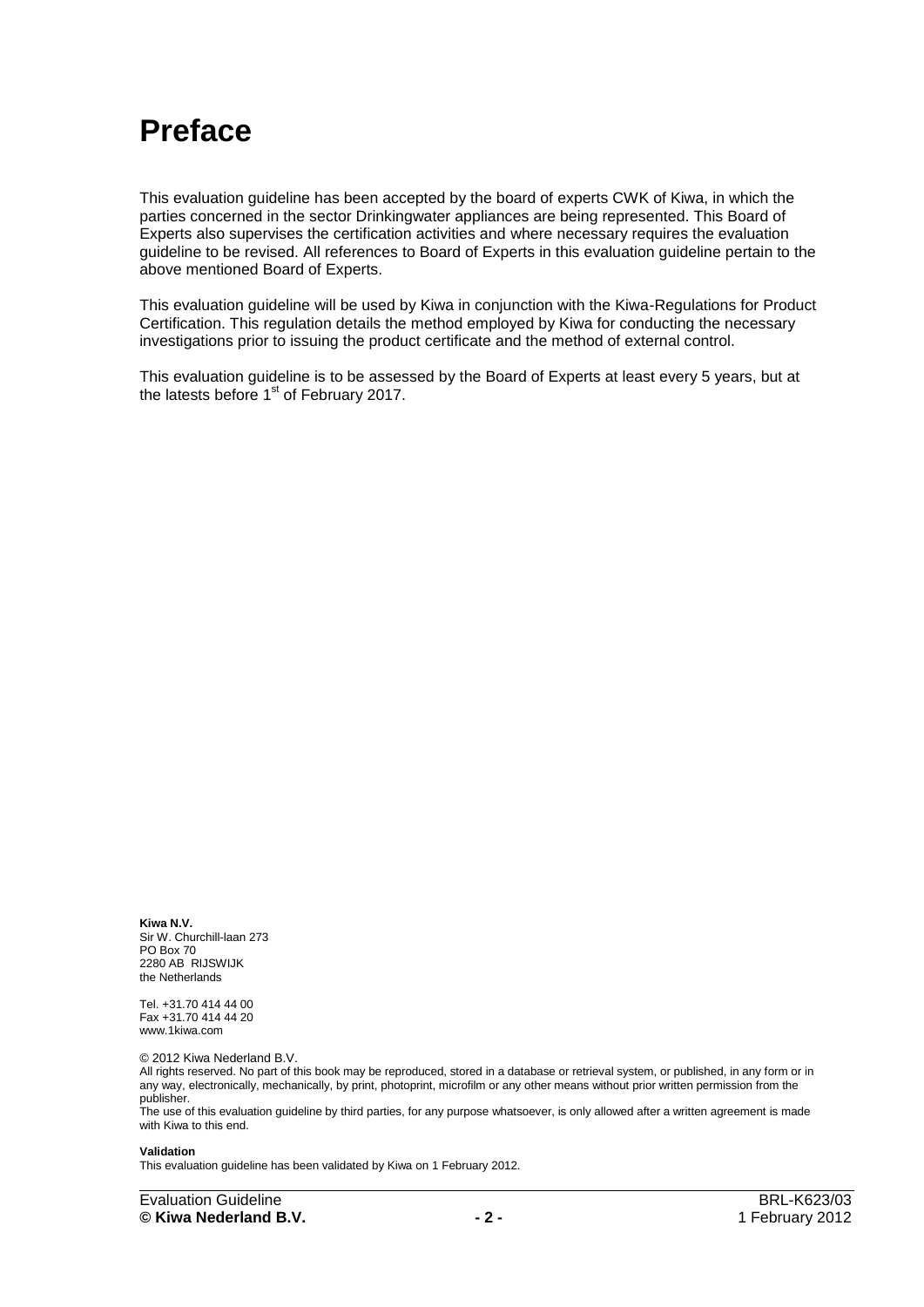# **Contents**

| 1   | Introduction                                                      | 1                            |
|-----|-------------------------------------------------------------------|------------------------------|
| 1.1 | General                                                           | 1                            |
| 1.2 | Field of application / scope                                      | 1                            |
| 1.3 | Acceptance of test reports provided by the supplier               | 1                            |
| 1.4 | Quality declaration                                               | 1                            |
| 2   | <b>Terms and definitions</b>                                      | $\mathbf{2}$                 |
| 3   | Procedure for granting the quality declaration                    | 3                            |
| 3.1 | Pre certification tests                                           | 3                            |
| 3.2 | Granting the quality declaration                                  | 3                            |
| 4   | <b>Requirements and test methods</b>                              | 4                            |
| 4.1 | General                                                           | 4                            |
| 4.2 | Product requirements                                              | 4                            |
| 4.3 | Additional requirements                                           | 4                            |
| 5   | <b>Marking</b>                                                    | 7                            |
| 5.1 | General                                                           | $\overline{7}$               |
| 5.2 | Certification mark                                                | $\overline{7}$               |
| 6   | <b>Test methods</b>                                               | 8                            |
| 6.1 | General                                                           | 8                            |
| 6.2 | Determination resistance against water with a temperature of 90°C | 8                            |
| 7   | Requirements in respect of the quality system                     | 9                            |
| 7.1 | Manager of the quality system                                     | 9                            |
| 7.2 | Internal quality control/quality plan                             | 9                            |
| 7.3 | Procedures and working instructions                               | 9                            |
| 8   | Summary of tests and inspections                                  | 10                           |
| 8.1 | <b>Test matrix</b>                                                | 10                           |
| 8.2 | Inspection of the quality system                                  | 11                           |
| 9   | Agreements on the implementation of certification                 | 12                           |
| 9.1 | General                                                           | 12                           |
| 9.2 | Certification staff                                               | 12                           |
| 9.3 | Report Pre certification tests                                    | 13                           |
| 9.4 | Decision for granting the certificate                             | 13                           |
| 9.5 | Lay out of quality declaration                                    | 13                           |
| 9.6 | Nature and frequency of external inspections                      | 13                           |
| 9.7 | Interpretation of requirements                                    | 13                           |
| 10  | <b>Titles of standards</b>                                        | Error! Bookmark not defined. |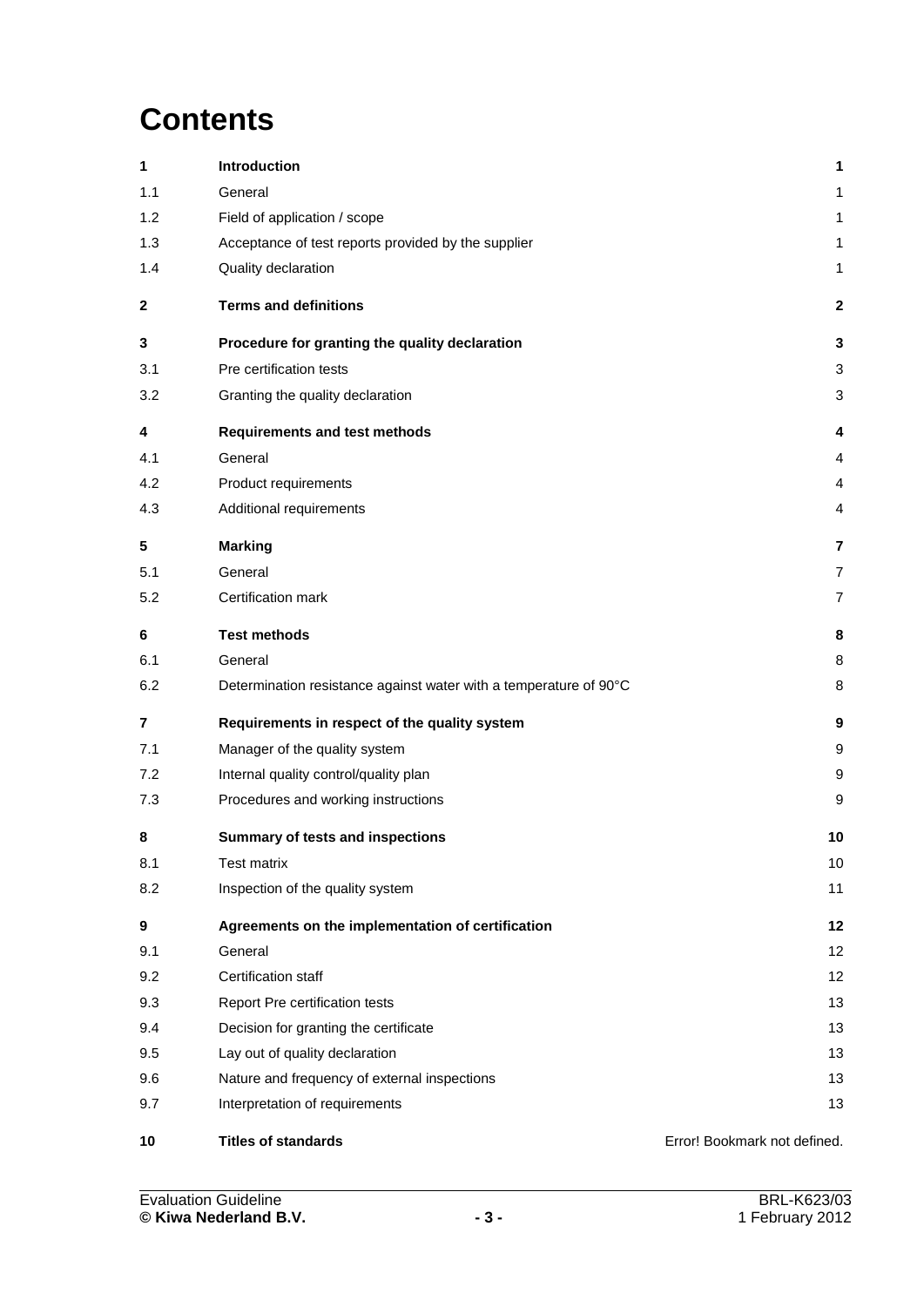# Contents

**I Model certificate 15**

**II Model IQC-scheme 16**

Evaluation Guideline BRL-K623/03<br>
C Kiwa Nederland B.V. 1 February 2012  $@$  Kiwa Nederland B.V.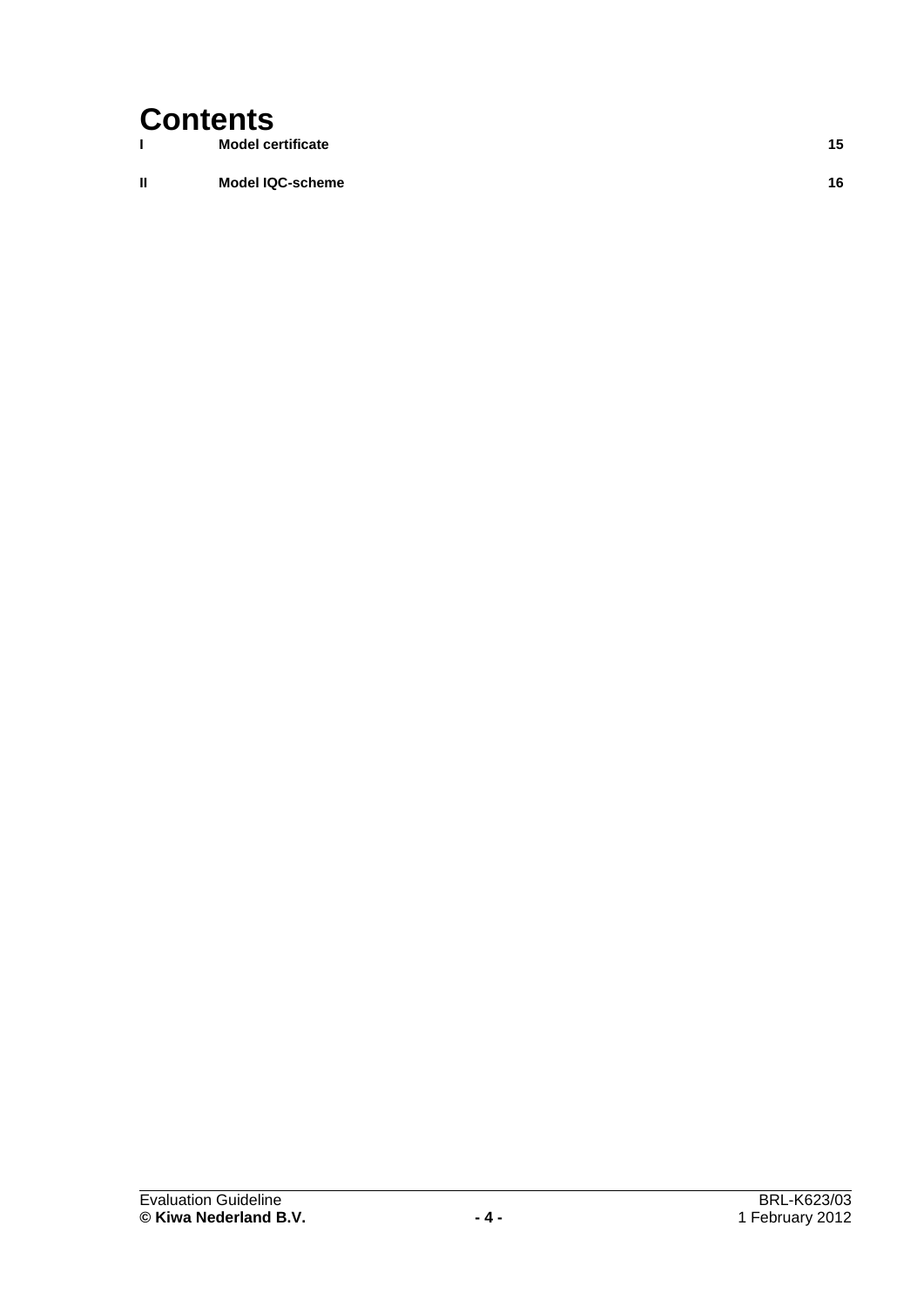# **1 Introduction**

### **1.1 General**

This evaluation guideline includes all relevant requirements which are adhered to by Kiwa as the basis for the issue and maintenance of a certificate for plumbing fittings for capillary soldering and/or thread connections to copper tubes.

This evaluation guideline replaces BRL-K623/02 dated 23-03-2001.

For the performance of its certification work, Kiwa is bound to the requirements as included in the clause 4.6 "conditions and procedures for granting, maintaining, extending, suspending and withdrawing certification" of EN45011.

### **1.2 Field of application / scope**

The plumbing fittings are being used to make capillary soldering and/or thread connections, in tap water installations, household gas installations and in heating installations. The plumbing fittings are intended for use in combination with copper pipes according to the Kiwa guideline BRL-K760.

For the application in tap-water installations a maximum working pressure of 1000 kPa and a maximum water temperature of 90°C is applicable.

### **1.3 Acceptance of test reports provided by the supplier**

When by the manufacturer reports from test Institutions or laboratories are produced in order to demonstrate that the product meets the requirements of this evaluation guideline, the institute or laboratory shall meet one of the applicable accreditation norms, being;

- NEN-EN-ISO/IEC 17025 for laboratories;
- NEN-EN–ISO/IEC 17020 for inspection bodies;
- NEN-EN 45011 for certification bodies certifying products;

This requirement is being considered to be fulfilled when a certificate of accreditation can be shown, either issued by the Board of Accreditation (RvA) or one of the institutions with which the RvA an agreement of mutual acceptance has been concluded.

The accreditation shall refer to the examination as required in this BRL. When no certificate of accreditation can be shown, Kiwa will verify whether the accreditation norm is fulfilled.

### **1.4 Quality declaration**

The quality declarations to be issued by Kiwa are described as Kiwa product certificate. A model of the certificate to be issued on the basis of this Evaluation Guideline has been included as an Annex.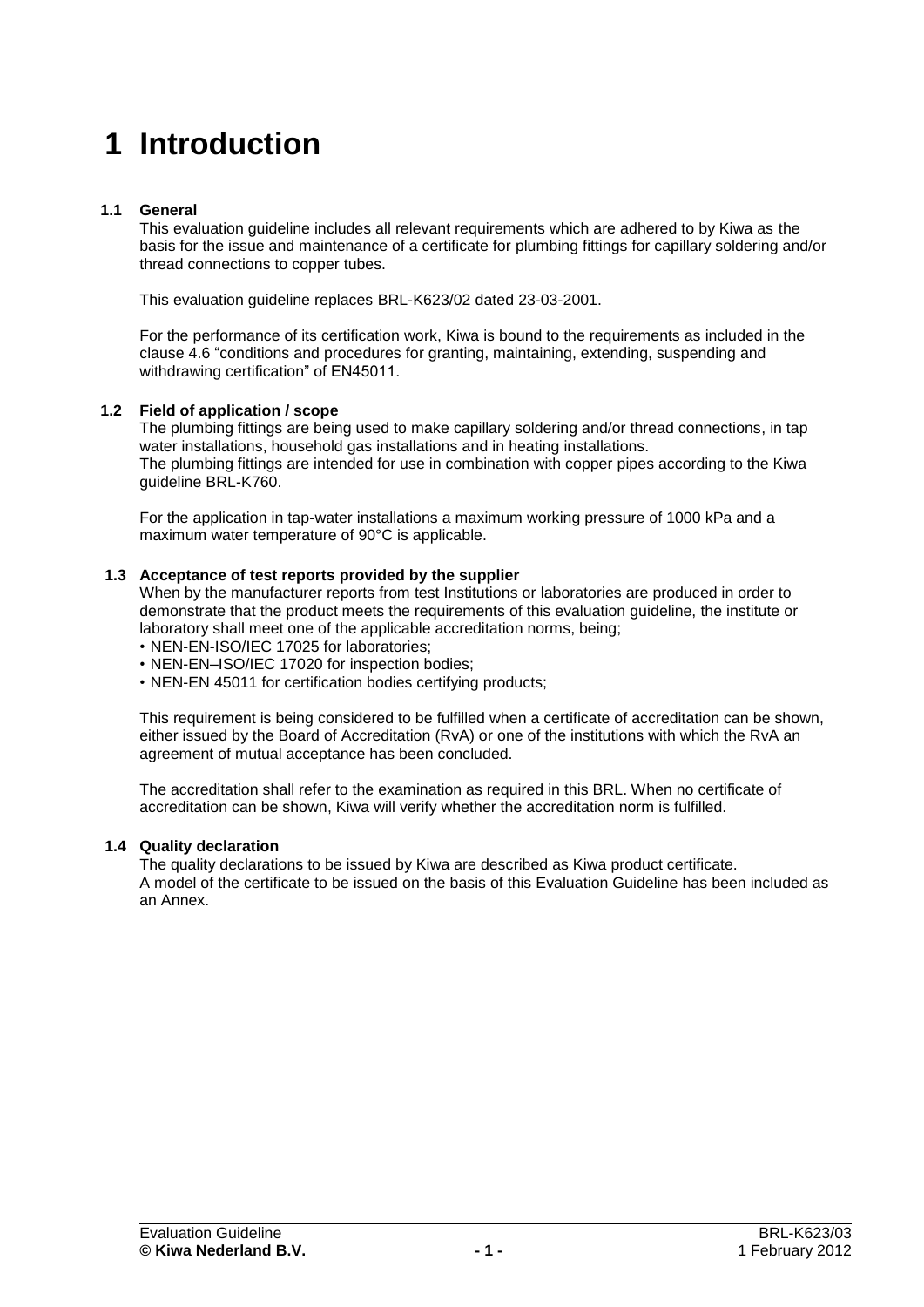## **2 Terms and definitions**

In this evaluation guideline the following terms and definitions are applicable:

**Evaluation Guideline**: the agreements made within the Board of Experts on the subject of certification.

**Board of Experts**: The Board of Experts "CWK".

**Supplier**: the party that is responsible for ensuring that the products meet and continue to meet the requirements on which the certification is based.

**IQC scheme**: a description of the quality inspections carried out by the supplier as part of his quality system.

**Product requirements**: requirements made specific by means of measures or figures, focusing on (identifiable) characteristics of products and containing a limiting value to be achieved, which limiting value can be calculated or measured in an unequivocal manner.

**Pre-certification tests**: tests in order to ascertain that all the requirements recorded in the Evaluation Guideline are met.

**Inspection tests**: tests carried out after the certificate has been granted in order to ascertain whether the certified products continue to meet the requirements recorded in the Evaluation Guideline.

### **Remark**

The test matrix contains a summary showing what tests Kiwa will carry out in the precertification stage and in the event of inspections as well as showing the frequency with which the inspection tests will be carried out.

**Product certificate**: a document, in which Kiwa declares that a product may, on delivery, be deemed to comply with the product specification recorded in the product certificate.

**Tap water** (origin Drinking Water Directive): water intended for drinking, cooking, food preparation or other domestic purposes.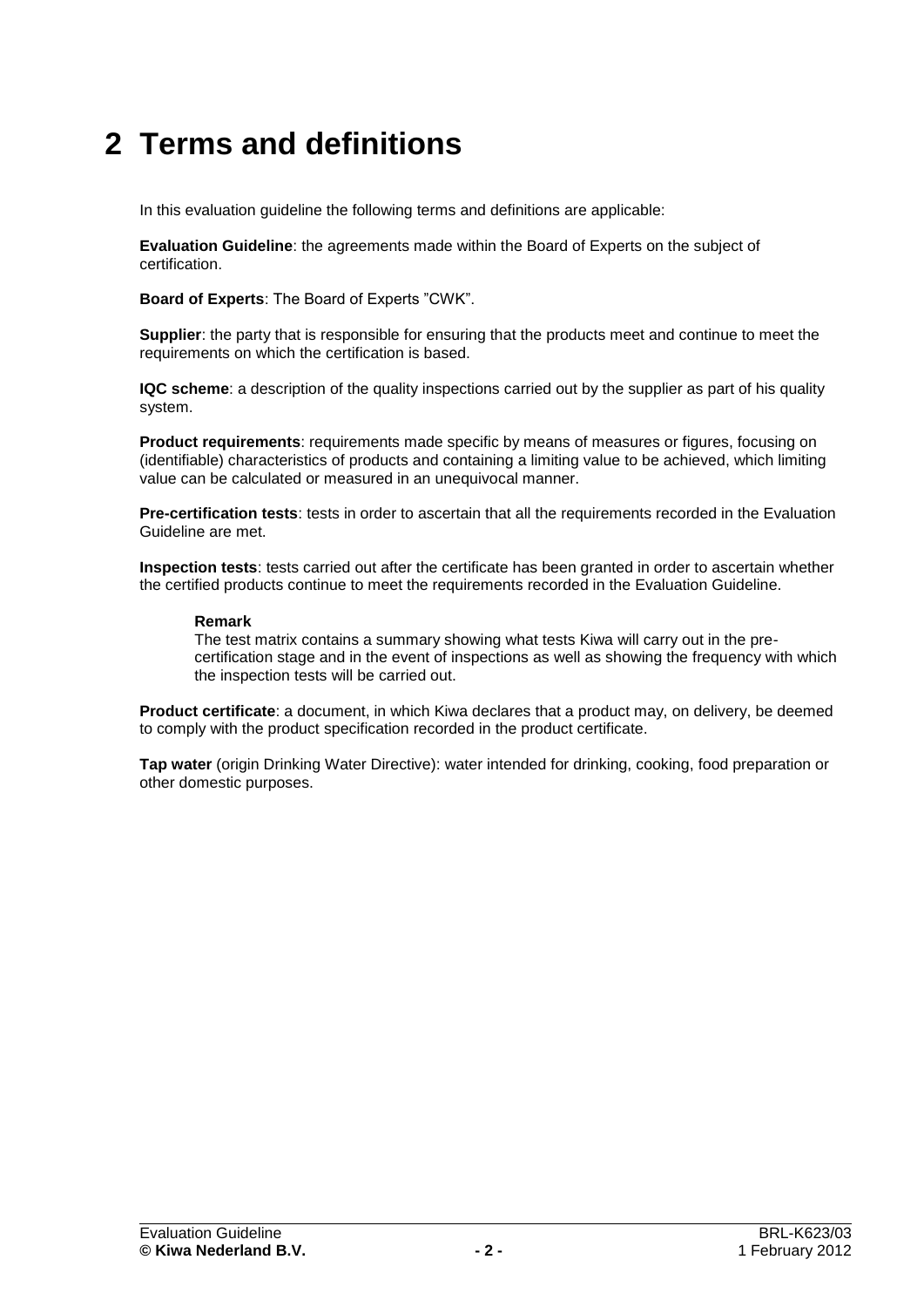# **3 Procedure for granting the quality declaration**

### **3.1 Pre certification tests**

The pre certification-tests to be performed are based on the (product) requirements as included in this evaluation guideline including the test methods and contain, de pending on the nature of the product to be certified:

- Type testing to determine whether the products comply with the product and/or functional requirements,
- Production Process Assessment
- Assessment of the quality system and the IQC-scheme,
- Assessment on the presence and functioning of the remaining procedure

### **3.2 Granting the quality declaration**

After finishing the pre-certification tests the results are presented to the person deciding on granting of certificate. This person evaluates the results and decides whether the certificate can be granted or additional data and/or tests are necessary.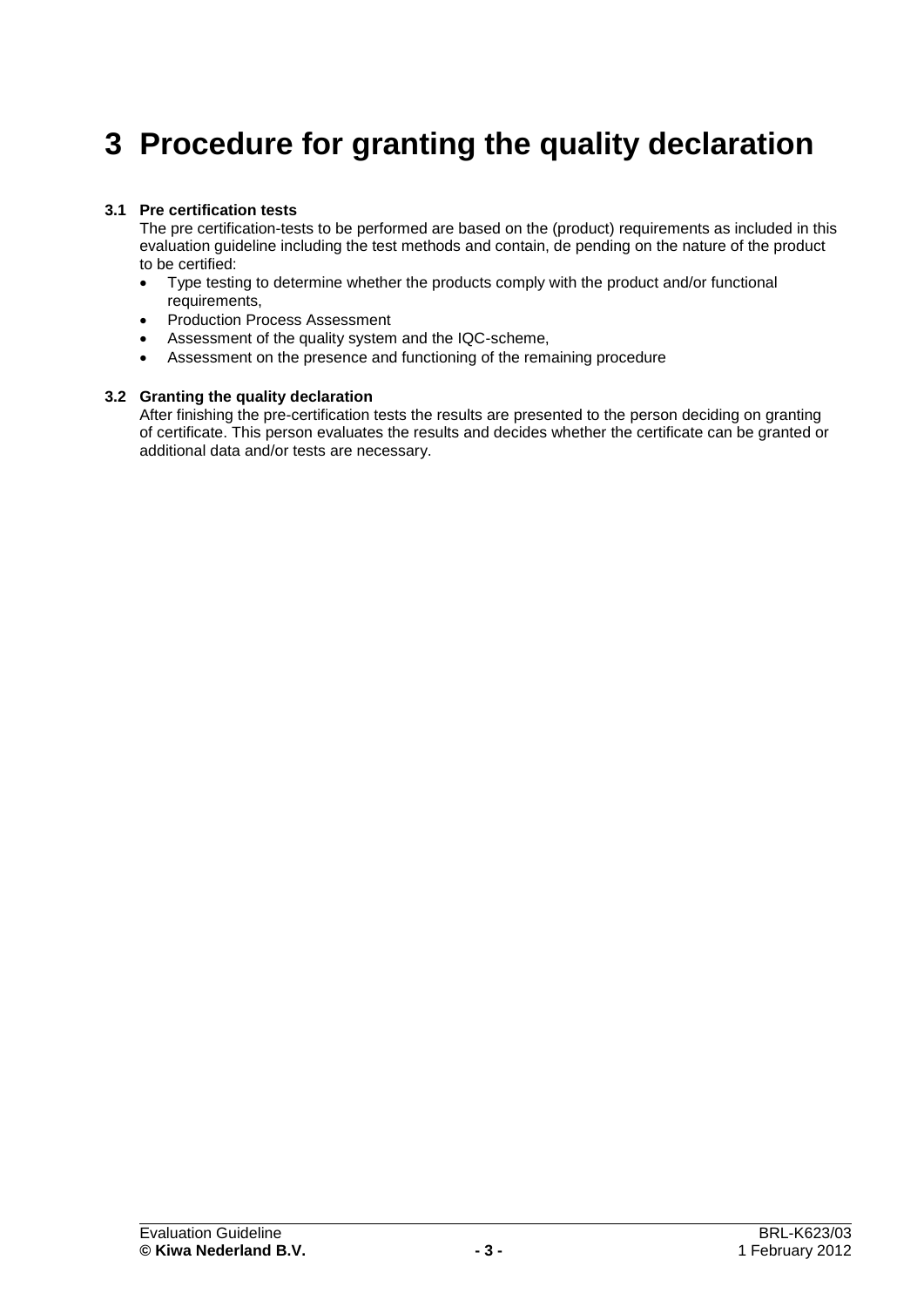## **4 Requirements and test methods**

### **4.1 General**

This chapter contains the requirements the plumbing fittings for capillary soldering and/or thread connections to copper tubes have to fulfil. These requirements will make part of the technical specification of the products, as included in the certificate.

### **4.2 Product requirements**

The requirements for plumbing fittings for capillary soldering and/or thread connections to copper tubes shall meet and the respective test methods have been laid down in the following standards:

| EN 1254-1    | Copper and copper alloys - Plumbing fittings - Part 1: Fittings<br>with ends for capillary soldering or capillary brazing to copper<br>tubes | February 1998 |
|--------------|----------------------------------------------------------------------------------------------------------------------------------------------|---------------|
| EN 1254-4    | Copper and copper alloys - Plumbing fittings - Part 4: Fittings<br>combining other end connections with capillary or<br>compression ends     | March 1998    |
| EN 1254-4/AC | Copper and copper alloys - Plumbing fittings - Part 4: Fittings<br>combining other end connections with capillary or<br>compression ends     | August 1999   |

### **4.3 Additional requirements**

<span id="page-7-0"></span>In view of what has been mentioned in article 4.2, the product shall also meet the following requirements.

### *4.3.1 Requirements to avoid deterioration of the quality of the drinking water*

Products and materials, which (may) come into contact with drinking water or warm tap water, shall not release substances in quantities which can be harmful to the health of the consumer or negatively affect the quality of the drinking water. Therefore, the products or materials shall meet the toxicological, microbiological and organoleptic requirements as laid down in the valid "Ministerial Regulation materials and chemicals drinking water and warm tap water supply" (published in the Government Gazette). Consequently the procedure for obtaining a recognised quality declaration, as specified in the valid Regulation, has to be concluded with positive results.

Products and materials with a quality declaration\*, e.g. issued by a foreign certification institute, are allowed to be used in the Netherlands, provided that the Minister has declared this quality declaration equivalent to the quality declaration as meant in the Regulation.

### **Remarks**

Plumbing fittings for capillary soldering and/or thread connections which are intended for use only in gas installations and/or heating installation are not entitled to be assessed upon the hygienic aspects.

-

A quality declaration issued by an independent certification institute in another member state of the European Community than the Netherlands or another state party to the agreement to the European Economic Area, is equivalent to a recognized quality declaration, to the extent that, to the judgment of the Minister of the first mentioned quality declaration, is fulfilled the at least equivalent requirements as meant in the Regulation materials and chemicals drinking water- and warm tap water supply.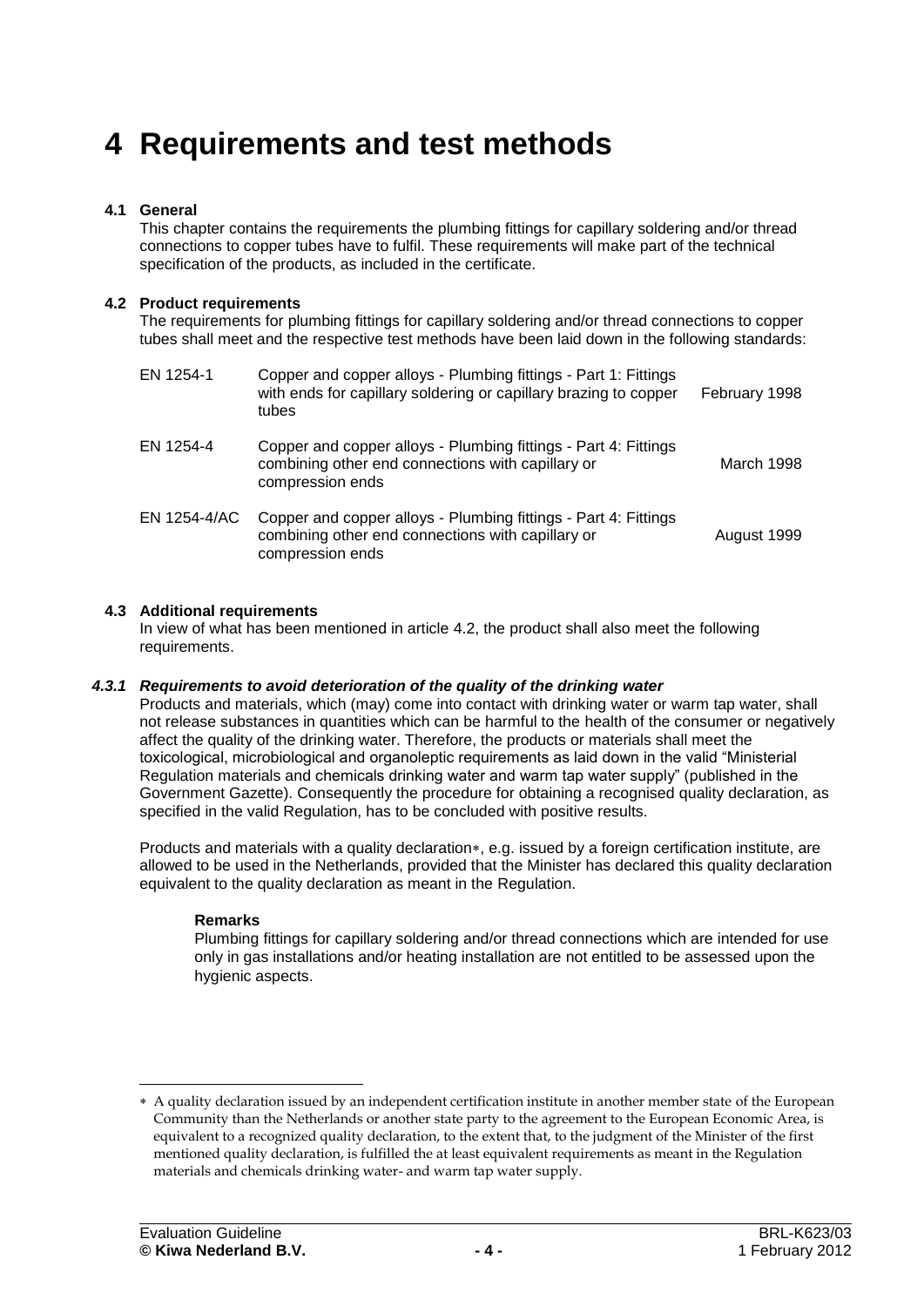### *4.3.2 Other materials*

<span id="page-8-0"></span>Other materials are permissible on the following conditions:

- $\bullet$  it shall be of comparable quality<sup>1</sup>;
- it shall not generate electrochemical corrosion (contact corrosion)<sup>2</sup>;
- resistant against water with a temperature of 90°C. The material is considered to comply to this requirements in case after the test according article [6.2](#page-11-0) no leakage occurs.
- it shall comply with the requirements laid down in article [4.3.1.](#page-7-0)

### *4.3.3 Nominal diameter*

<span id="page-8-1"></span>In contradistinction to EN 1254-1, table 2, this evaluation guideline is only applicable for capillary soldering fittings with the following nominal diameters:

DN 10 - DN 12 - DN 15 - DN 18 - DN 22 - DN 28 - DN 35 - DN 42 - DN 54

For plumbing fittings with threaded connecting ends and for fittings for capillary brazing, also the following nominal diameters are applicable

DN 64 – DN 76,1 – DN 88,9 – DN 108

### **Remark**

Nominal diameters mentioned above are generally used in the Netherlands and included as such in the Kiwa evaluation guideline BRL-K760.

As specified in the VEWIN worksheets W.B. 2.2 A is soldering of pipes with a nominal diameter greater than 54 mm not permitted.

### *4.3.4 Internal solder end*

<span id="page-8-2"></span>The entrance of the internal solder end shall be rounded with a radius of  $0.5 \pm 0.3$  mm, or bevelled over  $0.5 \pm 0.3$  mm under an angle of 45°.

### *4.3.5 Width across flats*

<span id="page-8-3"></span>The width across flats preferably shall be according to ISO 272.

If the width across flats exceeds 46 mm, the key flats can also be octangular. The height of the key flats must be at least equal the values of Table 1.

| width across flats [mm] | height of the key flat |      |  |  |  |  |  |
|-------------------------|------------------------|------|--|--|--|--|--|
| more than               | up to and including    | [mm] |  |  |  |  |  |
|                         | 22                     |      |  |  |  |  |  |
| 22                      | 27                     | 5    |  |  |  |  |  |
| 27                      | 32                     | 6    |  |  |  |  |  |
| 32                      | 41                     |      |  |  |  |  |  |
| 41                      | 50                     |      |  |  |  |  |  |
| 50                      | 75                     |      |  |  |  |  |  |
| 75                      |                        | 10   |  |  |  |  |  |

**Table 1 -** Minimum height key flat

-

<sup>&</sup>lt;sup>1</sup> the materials are considered to comply when the functional examinations as indicated in EN 1254 part 1 and/or part 4 have been concluded with positive results.

<sup>&</sup>lt;sup>2</sup> To be proven by the manufacturer by means of test reports.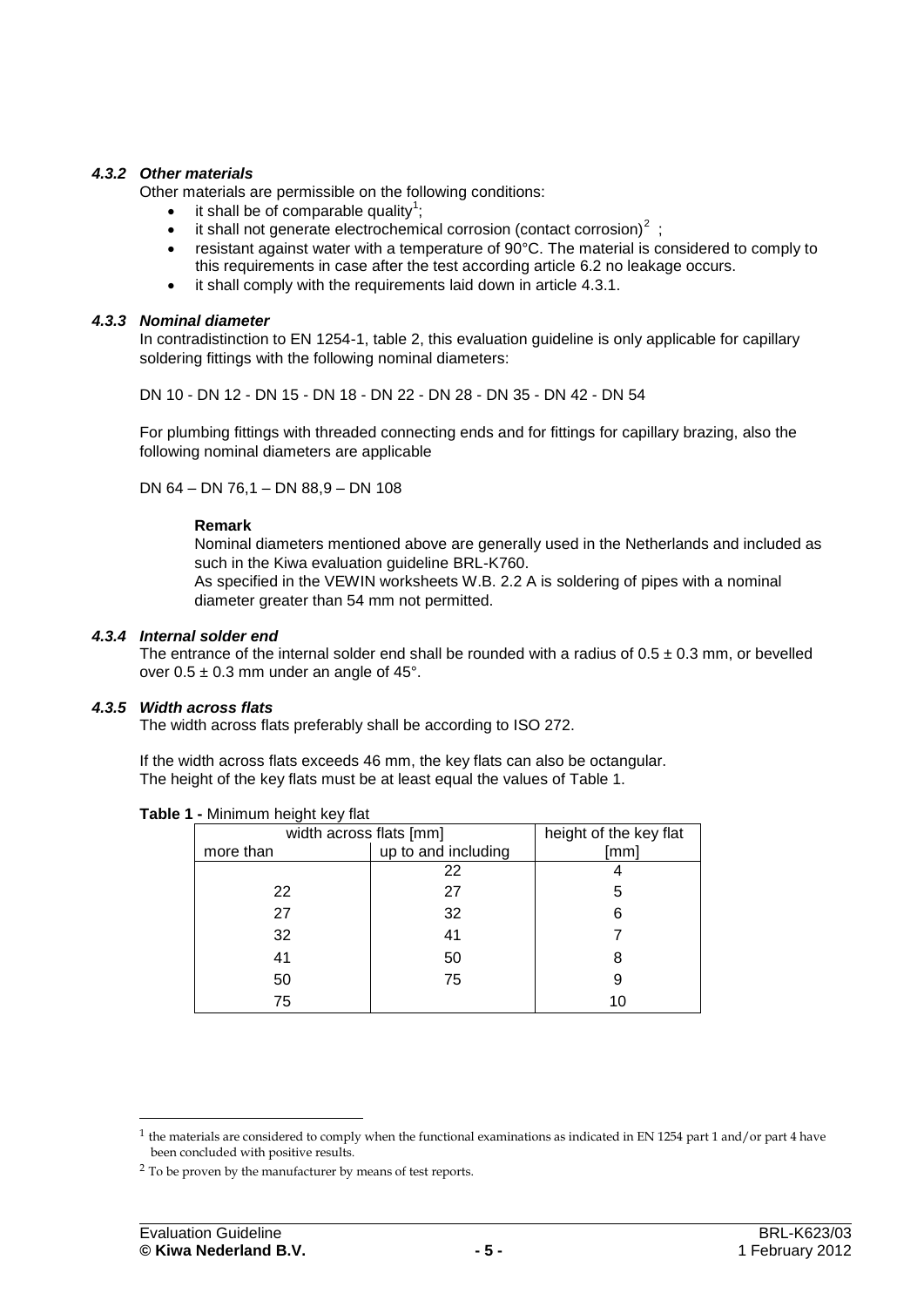### *4.3.6 Reducers*

<span id="page-9-0"></span>For reducers the transition between the nominal diameters shall be gradually with a maximum angle of 45° between the bevel and the centre line of the fitting.

### *4.3.7 Angles*

<span id="page-9-1"></span>In addition to EN 1254-1, article 4.3.5, the angle between the axis of the bore of the taper end and that of the straight ends of the T-piece, as well as with the angle between the axes of both bores of an elbow or a long radius elbow shall be 90°.

The elbows can also be constructed in such a way that the axes of the bores are under an angle of 45° as compared to each other.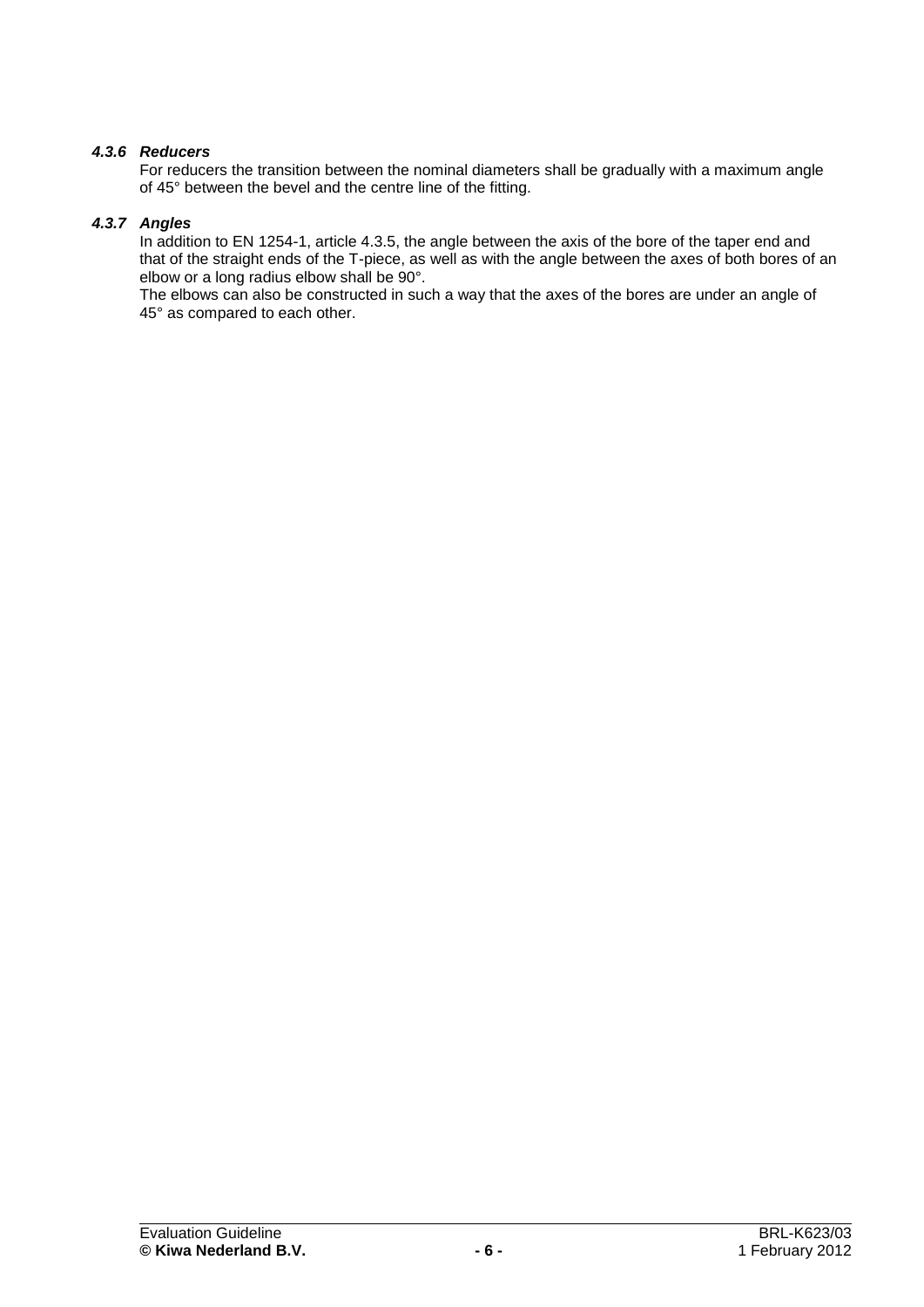# <span id="page-10-0"></span>**5 Marking**

### **5.1 General**

- The products have to be marked with following indelible marks and indications:
- name or logo of the manufacturer,
- data or code indicating the date of production,
- type indication

### **5.2 Certification mark**

After concluding a Kiwa certification agreement, the certified products shall be indelible marked with the certification mark **KIWA**  $\leq 0$  or the minimized marking "KK" in a rectangle.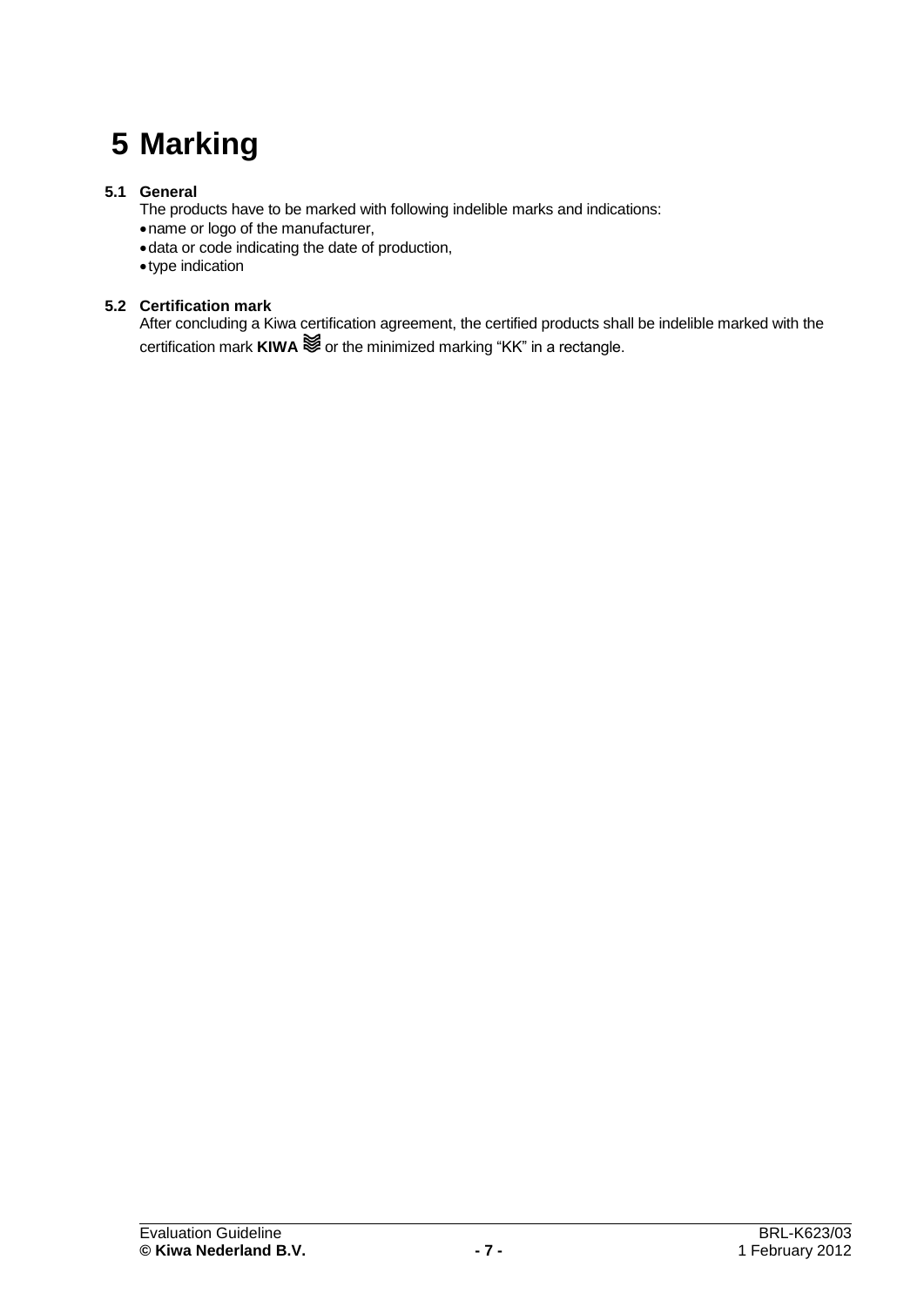# **6 Test methods**

### **6.1 General**

### <span id="page-11-0"></span>**6.2 Determination resistance against water with a temperature of 90°C**

### *6.2.1 Test installation*

For determining the resistance against water with a temperature of 90 °C, a test sample, immersed in water of 90  $\pm$  3 °C, shall be installed in a test installation in which this sample can be put under a water pressure of 1600 kPa.

### *6.2.2 Test pieces*

For this determination one sample is needed which consists of two lengths of copper pipe connected to each other with one straight fitting.

The compression fittings shall be assembled according to the manufacturer's instructions.

### *6.2.3 Procedure*

- a. place the test pieces in the installation and fill them with water,
- gradually increase the pressure to 1600 kPa and maintain this pressure,
- c. immerse the test pieces for 168  $\pm$  1 hour in water with a temperature of 90 °C,
- d. determine the water-tightness during the test sequence.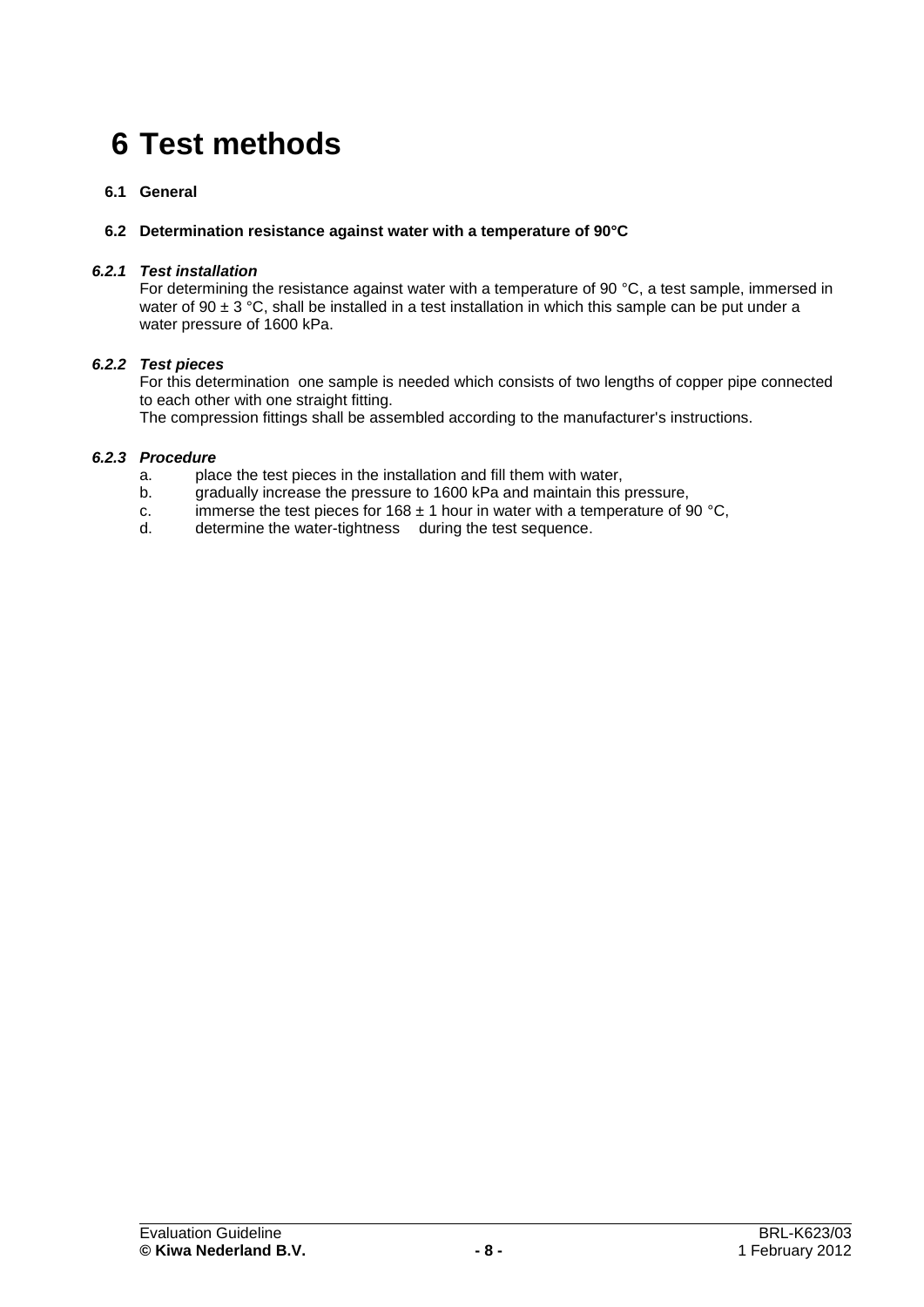## **7 Requirements in respect of the quality system**

This chapter contains the requirements which have to be met by the supplier's quality system.

### **7.1 Manager of the quality system**

Within the supplier's organizational structure an employee must have been appointed who is in charge of managing the supplier's quality system.

### **7.2 Internal quality control/quality plan**

The supplier shall have an internal quality control scheme (IQC scheme) which is applied by him.

The following must have been demonstrably recorded in this IQC scheme:

- what aspects are checked by the producer;
- according to what methods such inspections are carried out;
- how often these inspections are carried out:
- in what way the inspection results are recorded and kept.

This IQC scheme should at least be an equivalent derivative of the model IQC scheme included in the addendum.

### **7.3 Procedures and working instructions**

- The supplier shall be able to submit the following:
- procedures for:
	- $\circ$  dealing with products showing deviations;
	- o corrective actions to be taken if non-conformities are found;
	- o dealing with complaints about products and/or services delivered;
- the working instructions and inspection forms used.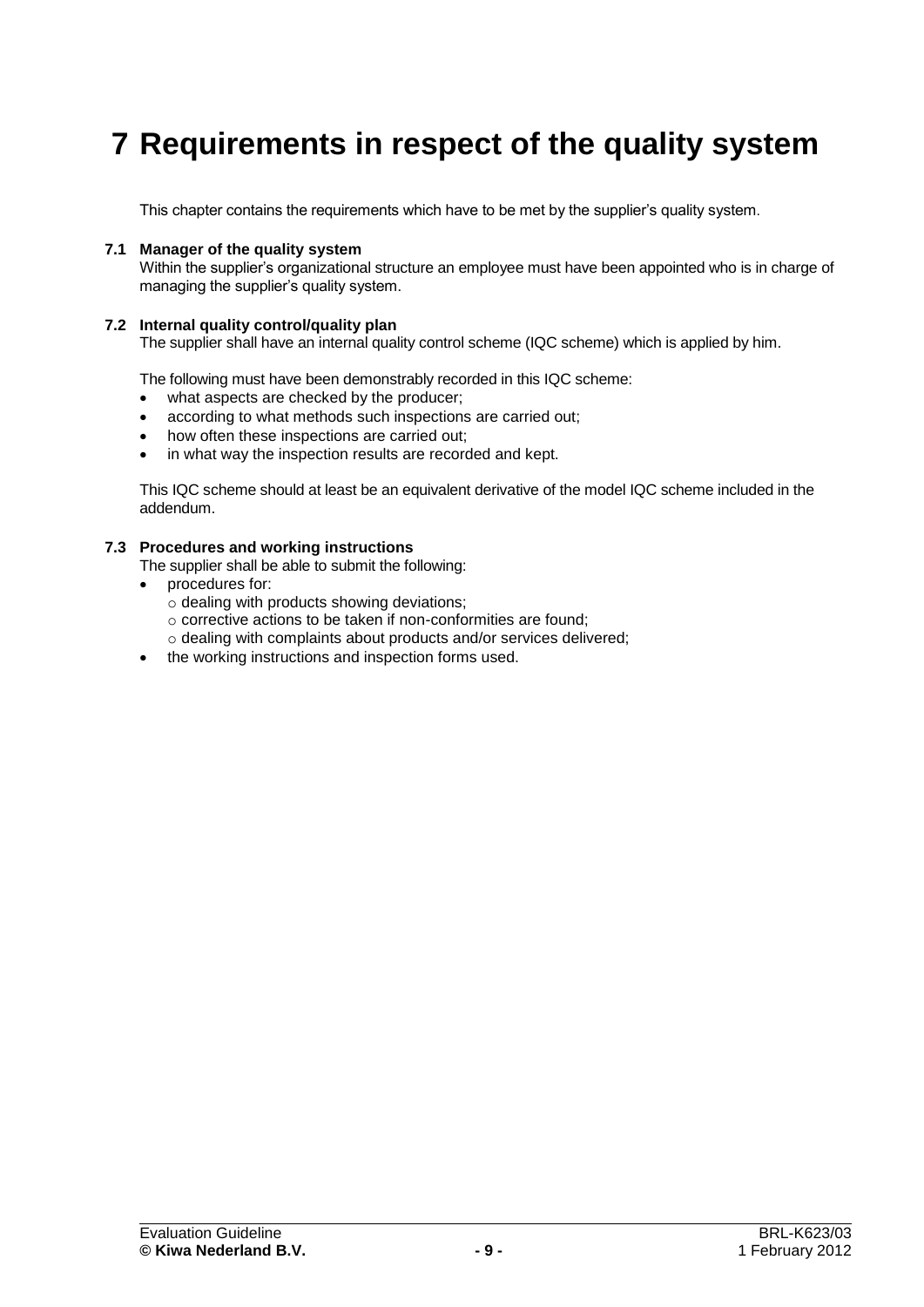### **8 Summary of tests and inspections**

This chapter contains a summary of the following tests and inspections to be carried out in the event of certification:

- Pre-certification tests;
- Inspection test as to toxicological requirements and product requirements;
- Inspection of the quality system.

The frequency with which Kiwa will carry out inspection tests is also stated in the summary.

### **8.1 Test matrix**

| <b>Description of requirement</b>                   | <b>Article</b> | Tests within the scope of |                                                                             |                         |
|-----------------------------------------------------|----------------|---------------------------|-----------------------------------------------------------------------------|-------------------------|
|                                                     | <b>EN1254</b>  | Pre-<br>certification     | <b>Supervision by Kiwa</b><br>after granting of<br>certificate <sup>1</sup> |                         |
|                                                     |                |                           | inspection <sup>2)</sup>                                                    | frequency<br>(no./year) |
| <b>Product requirements</b>                         |                |                           |                                                                             |                         |
| Requirements of EN1254-1                            |                |                           |                                                                             |                         |
| Dimensions and tolerances                           | 4.3            | X                         | X                                                                           | $\overline{2}$          |
| Design and manufacture                              | 4.4            | X                         | X                                                                           | $\overline{2}$          |
| Production test requirements                        | 4.5            | X                         | X                                                                           | $\overline{2}$          |
| Type test requirements                              | 4.6            | X                         | X                                                                           | 2                       |
| Requirements of EN1254-4                            |                |                           |                                                                             |                         |
| Screwed union connections                           | 4.2            | X                         | X                                                                           | $\overline{2}$          |
| Thread configurations                               | 4.3            | X                         | X                                                                           | 2                       |
| Tightening systems                                  | 4.4            | X                         | X                                                                           | $\overline{2}$          |
| Minimum wall thickness                              | 4.5            | X                         | X                                                                           | $\overline{2}$          |
| Minimum bore for unequal-ended fittings             | 4.6            | X                         | X                                                                           | 2                       |
| Minimum outside outside diameter of<br>sealing face | 4.7            | X                         | X                                                                           | 2                       |
| Flange type fittings                                | 4.8            | X                         | X                                                                           | $\overline{2}$          |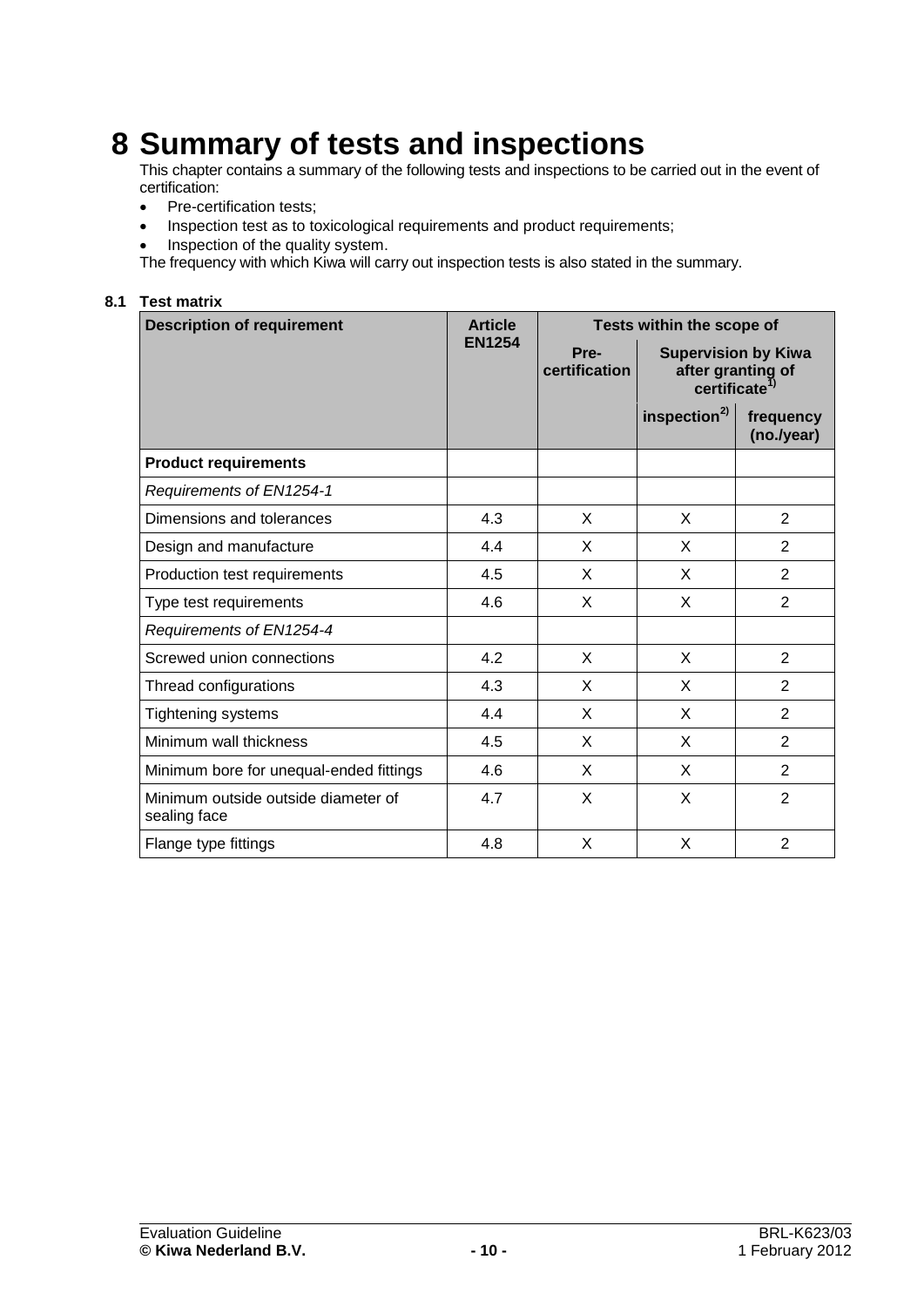| <b>Description of requirement</b>      | <b>Article</b>  | Tests within the scope of |                                                                              |                         |
|----------------------------------------|-----------------|---------------------------|------------------------------------------------------------------------------|-------------------------|
|                                        | <b>BRL-K623</b> | Pre-<br>certification     | <b>Supervision by Kiwa</b><br>after granting of<br>certificate <sup>1)</sup> |                         |
|                                        |                 |                           | inspection <sup>2)</sup>                                                     | frequency<br>(no./year) |
| Requirements of EN 1254-4 C/1          |                 | X                         | X                                                                            | 2                       |
| <b>Additional product requirements</b> |                 |                           |                                                                              |                         |
| Toxicological requirements             | 4.3.1           | X                         | X                                                                            | 1                       |
| Other materials                        | 4.3.2           | X                         | X                                                                            | $\overline{2}$          |
| Nominal diamater                       | 4.3.3           | X                         | X                                                                            | 2                       |
| Execution of the internal solder end   | 4.3.4           | X                         | X                                                                            | $\overline{2}$          |
| Width across flats                     | 4.3.5           | X                         | X                                                                            | $\overline{2}$          |
| Reducers                               | 4.3.6           | X                         | X                                                                            | $\overline{2}$          |
| Angles                                 | 4.3.7           | X                         | X                                                                            | $\overline{2}$          |
| <b>Marking</b>                         | 5               | X                         | X                                                                            | $\overline{2}$          |

**1)** In case of significant changes of the product or production process, compliance of the product to the performance requirements shall be determined

**2)** Inspections as indicated are to be conducted by the inspector or by the manufacturer, whether or not in presence of the inspector.

### **8.2 Inspection of the quality system**

The quality system will be checked by Kiwa on the basis of the IQC scheme. The inspection contains at least those aspects mentioned in the Kiwa Regulations for Product certification.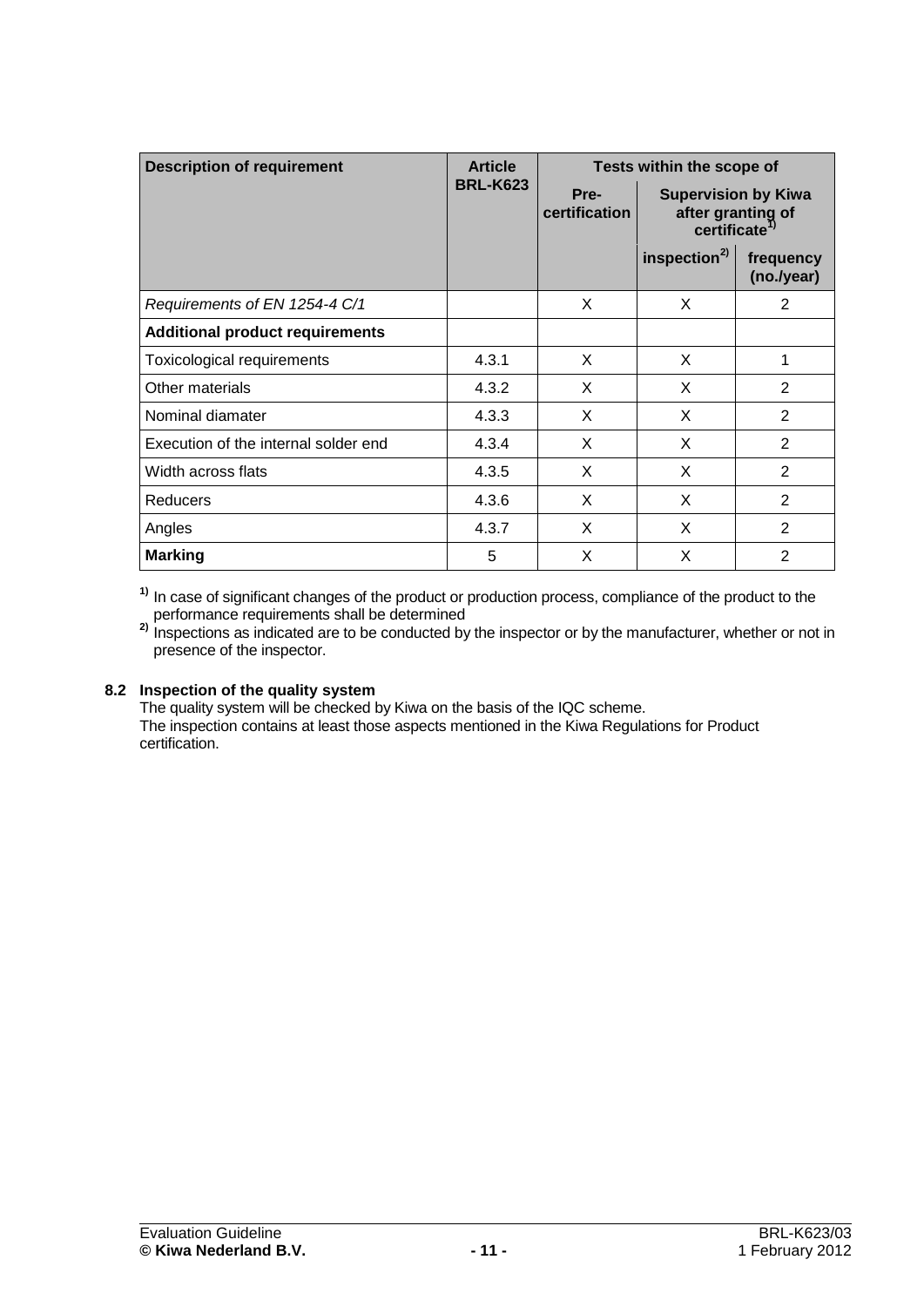### **9 Agreements on the implementation of certification**

### **9.1 General**

Beside the requirements included in these evaluation guidelines, also the general rules for certification as included in the Kiwa Regulations for Product Certification apply.

These rules are in particular

- The general rules for conducting the pre-certification tests, to be distinguished in:
- o the way suppliers are to be informed about an application is being handled, o how the test are conducted,
- o the decision to be taken as a result of the pre certification tests.
- The general directions for conducting inspections and the aspects to be audited,
- The measurements to be taken by Kiwa in case of Non Conformities,
- Measurements taken by Kiwa in case of improper Use of Certificates, Certification Marks, Pictograms and Logos,
- Terms for termination of the certificate,
- The possibility to lodge an appeal against decisions of measurements taken by Kiwa.

### **9.2 Certification staff**

The staff involved in the certification may be sub-divided into:

- certification experts: they are in charge of carrying out the pre-certification tests and assessing the inspectors' reports;
- inspectors: they are in charge of carrying out external inspections at the supplier's works;
- decision-makers: they are in charge of taking decisions in connection with the pre-certification tests carried out, continuing the certification in connection with the inspections carried out and taking decisions on the need to take corrective actions.

### *9.2.1 Qualification requirements*

The following qualification requirements have been set by the Board of Experts for the subject matter of this Evaluation Guideline:

| EN45011                     | <b>Certification Expert</b>                                                                                                                              | <b>Inspector</b>                                                                                                                            | <b>Decision maker</b>                                                                                                  |
|-----------------------------|----------------------------------------------------------------------------------------------------------------------------------------------------------|---------------------------------------------------------------------------------------------------------------------------------------------|------------------------------------------------------------------------------------------------------------------------|
| <b>Education - general</b>  | Technical higher-level<br>$\bullet$<br>professional education<br>Internal training<br>certification and Kiwa<br>policy<br>Training auditing<br>$\bullet$ | Intermediate-level<br>$\bullet$<br>professional education<br>• Internal training<br>certification and Kiwa<br>policy<br>• Training auditing | • Higher level<br>professional education<br>Internal training<br>certification and Kiwa<br>policy<br>Training auditing |
| <b>Education - specific</b> | • for BRL relevant<br>technical education<br>• specific studies and<br>training (know-how<br>and skills)                                                 | • for BRL relevant<br>technical education<br>• specific studies and<br>training (know-how<br>and skills)                                    | not applicable unless<br>specific requirements<br>have been specified<br>by the BoE                                    |
| <b>Experience - general</b> | • 1 year of relevant<br>work experience with<br>at least 4 pre<br>certification tests of<br>which one carried out<br>independent under<br>supervision.   | • 1 year of relevant<br>work experience with<br>at least 4 inspections<br>of which one carried<br>out independent under<br>supervision      | • 4 year of relevant<br>work experience with<br>at least 1 year in<br>certification                                    |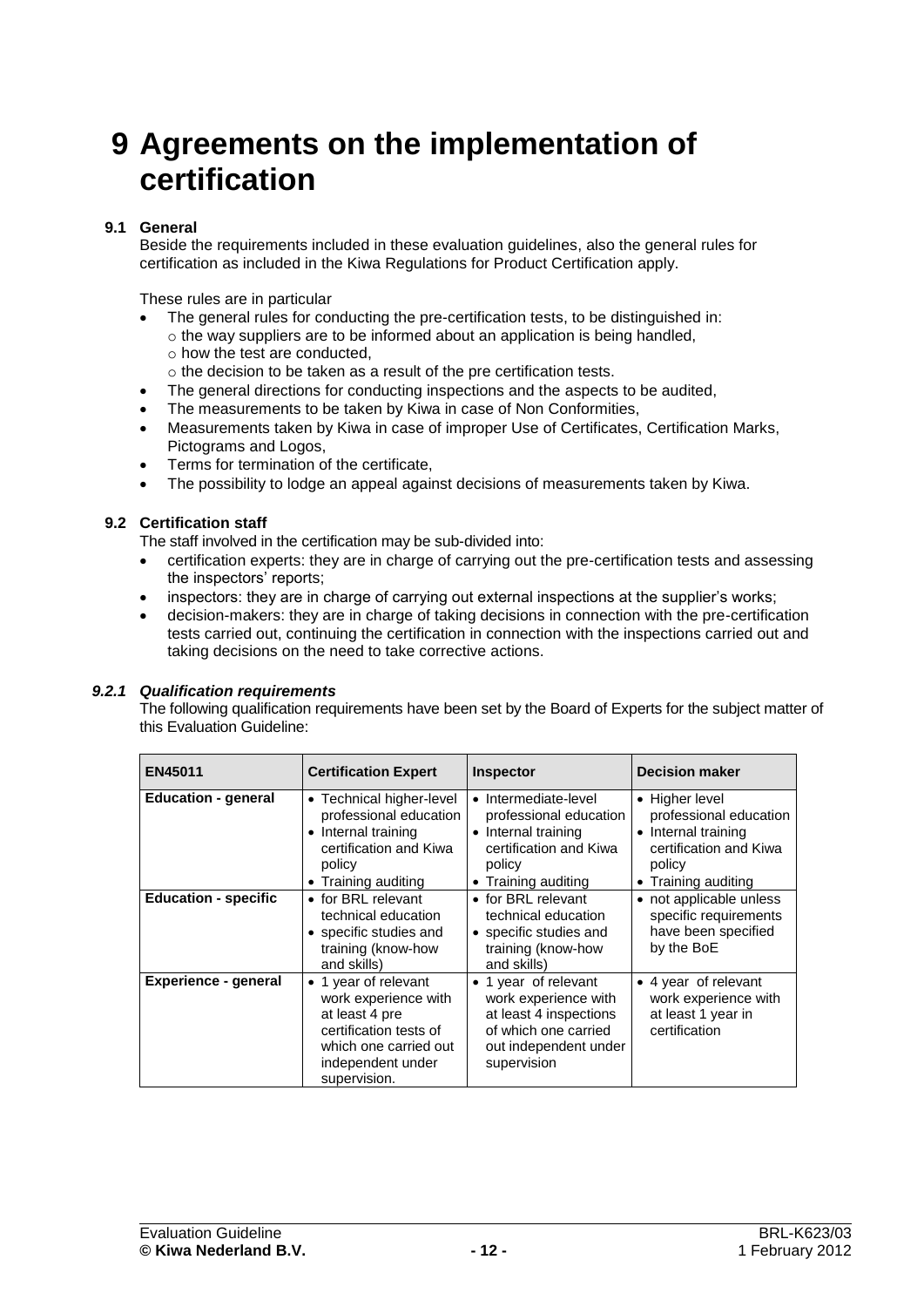| EN45011                      | <b>Certification Expert</b>                                                                                                  | <b>Inspector</b>                                                                                                  | <b>Decision maker</b>           |
|------------------------------|------------------------------------------------------------------------------------------------------------------------------|-------------------------------------------------------------------------------------------------------------------|---------------------------------|
| <b>Experience - specific</b> | • Detailed knowledge of<br>the BRL and 4<br>certification tests<br>carried out on the<br>basis of the BRL or<br>one related. | • Detailed knowledge of<br>the BRL and 4<br>inspections carried out<br>on the basis of the<br>BRL or one related. | general knowledge of<br>the BRL |

The level of education and the experience of the certification staff involved should be demonstrably recorded.

### *9.2.2 Qualification*

The qualification of the Certification staff shall be demonstrated by means of assessing the education and experience to the requirements mentioned before. In case staff is to be qualified on the basis of deflecting criteria, written records shall be kept.

The authority to qualify staff is dedicated to:

- decision makers: qualification of certification experts and inspectors,
- Management of Kiwa: qualification of decision makers.

### **9.3 Report Pre certification tests**

Kiwa records the results of the pre certification tests in a report. This report shall comply with the following requirements:

- completeness: the reports verdicts about all requirements included in the evaluation guideline,
- traceability: the findings on which the verdicts have been based shall be recorded traceable,
- basis for decision: the decision maker shall be able to base his decision on the findings included in the report.

### **9.4 Decision for granting the certificate**

The decision for granting the certificate shall be made by a qualified decision maker which has not been involved in the pre certification tests. The decision shall be recorded traceable.

#### **9.5 Lay out of quality declaration**

The product certificate shall be conform the model included as an annex

#### **9.6 Nature and frequency of external inspections**

The certification body shall carry out Audits at the supplier at regular intervals to check whether the supplier complies with his obligations. About the frequency of inspections the Board of Experts decides. At the time this Evaluation Guideline took effect, the frequency was set at number of 2 inspection visits per year.

Inspections shall at least refer to:

- The suppliers IQC-scheme and the results obtained from inspections carried out by the supplier,
- The correct way of marking of certified products
- Complying with required procedures.

The results of each inspection shall be traceable recorded in a report.

### **9.7 Interpretation of requirements**

The Board of Experts may record the interpretation of requirements of these evaluation guidelines in one separate interpretation document.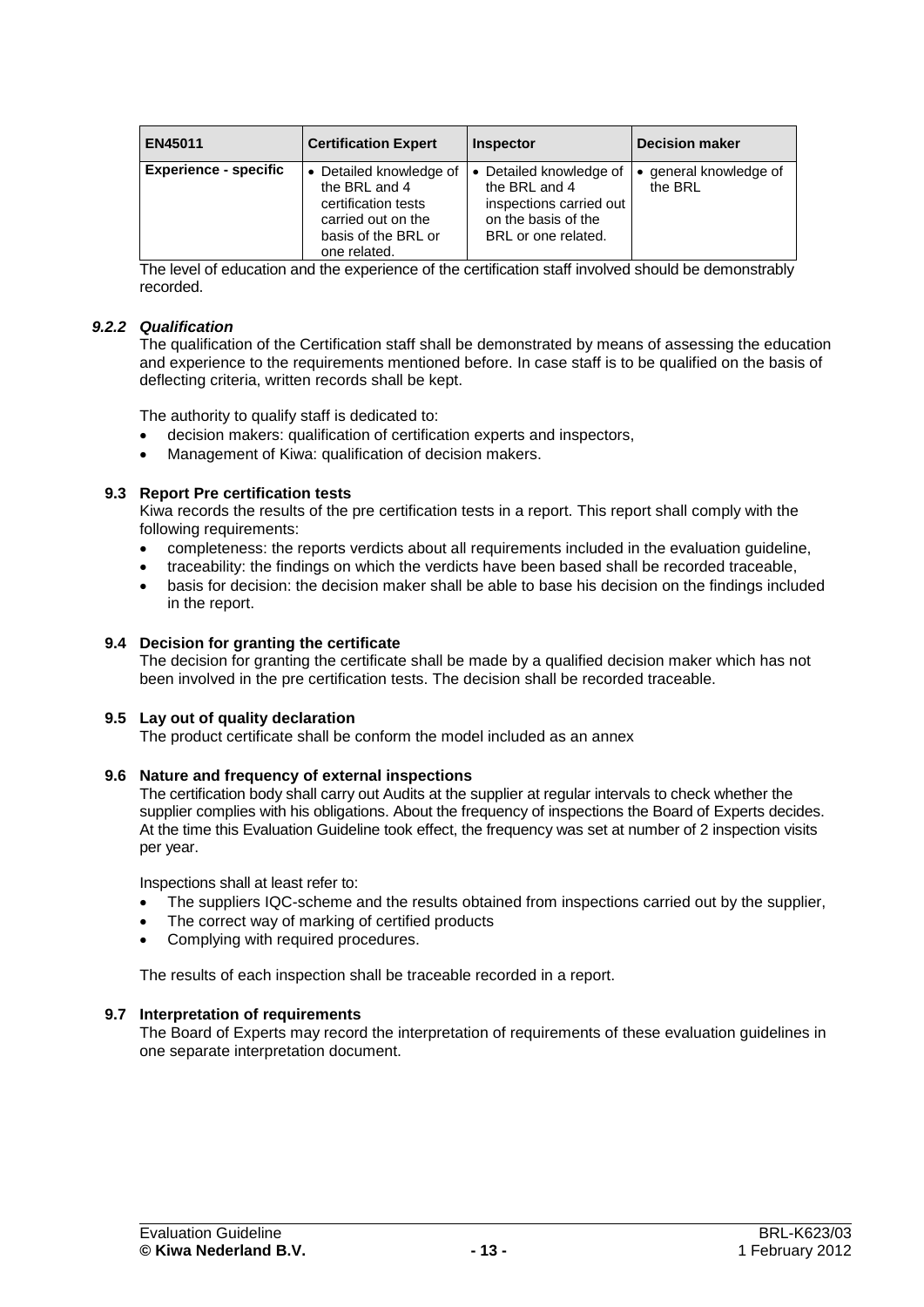# **10 Bibliography**

| EN 1254-1                                             | Copper and copper alloys - Plumbing fittings - Part 1:<br>Fittings with ends for capillary soldering or capillary<br>brazing to copper tubes                      | February 1998                           |
|-------------------------------------------------------|-------------------------------------------------------------------------------------------------------------------------------------------------------------------|-----------------------------------------|
| EN 1254-4                                             | Copper and copper alloys - Plumbing fittings - Part 4:<br>Fittings combining other end connections with capillary<br>or compression ends                          | March 1998                              |
| EN 1254-4 C/1                                         | Copper and copper alloys - Plumbing fittings - Part 4:<br>Fittings combining other end connections with capillary<br>or compression ends                          | August 1991                             |
| <b>ISO 272</b>                                        | Fasteners; Hexagon products, widths across flats, second<br>edition                                                                                               | January 1982                            |
| <b>EN ISO/IEC 17020</b>                               | Conformity assessment - General criteria for the<br>operation of various types of bodies performing<br>inspection                                                 | March 2012                              |
| <b>EN ISO/IEC 17021</b>                               | Conformity assessment - Requirements for bodies<br>providing audit and certification of management systems                                                        | February 2011                           |
| <b>EN ISO/IEC 17024</b>                               | Conformity assessment - General requirements for<br>bodies operating certification of persons                                                                     | <b>July 2012</b>                        |
| <b>EN ISO/IEC 17025</b>                               | General requirements for the competence of testing and<br>calibration laboratories                                                                                | May 2005                                |
| EN 45011                                              | General requirements for certification bodies operating<br>product certification                                                                                  | February 1998                           |
| EN 248                                                | Sanitary tapware - General specification for<br>electrodeposited coatings of Ni-Cr                                                                                | October 2002                            |
| <b>ISO 228</b>                                        | Pipe threads where pressure-tight joints are not made<br>on the threads                                                                                           | September 2000                          |
| <b>NEN 1006</b><br>NEN 1006 /A1<br><b>NEN 1006/A3</b> | General requirements for water supply installations<br>General requirements for water supply installations<br>General requirements for water supply installations | January 2002<br>May 2005<br>August 2011 |
| <b>BRL-K760</b><br><b>BRL-K 17504</b>                 | Copper pipes<br>Vulcanised rubber products for cold and hot drinking<br>water applications                                                                        | February 2012<br>September 2009         |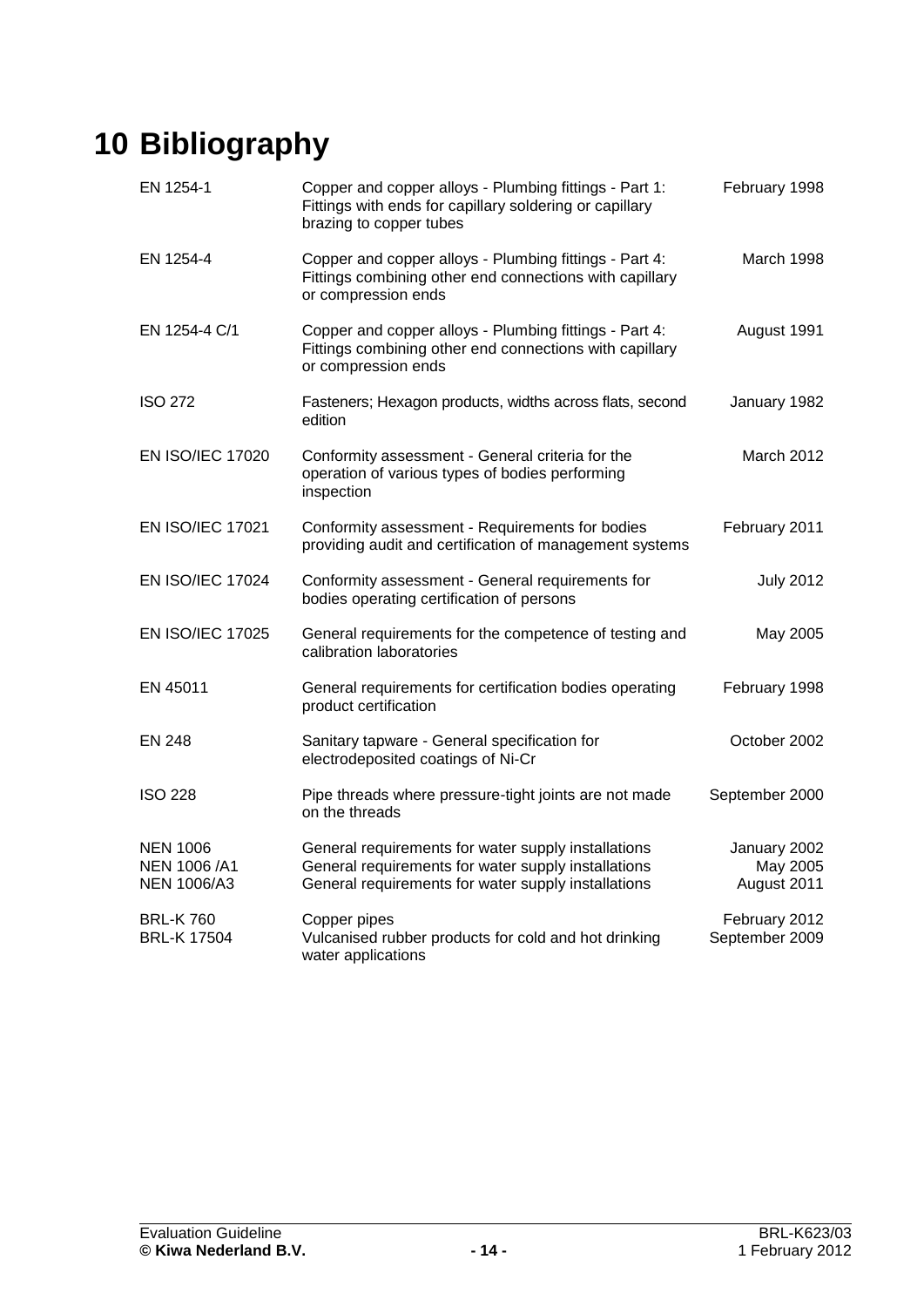### **I Model certificate**